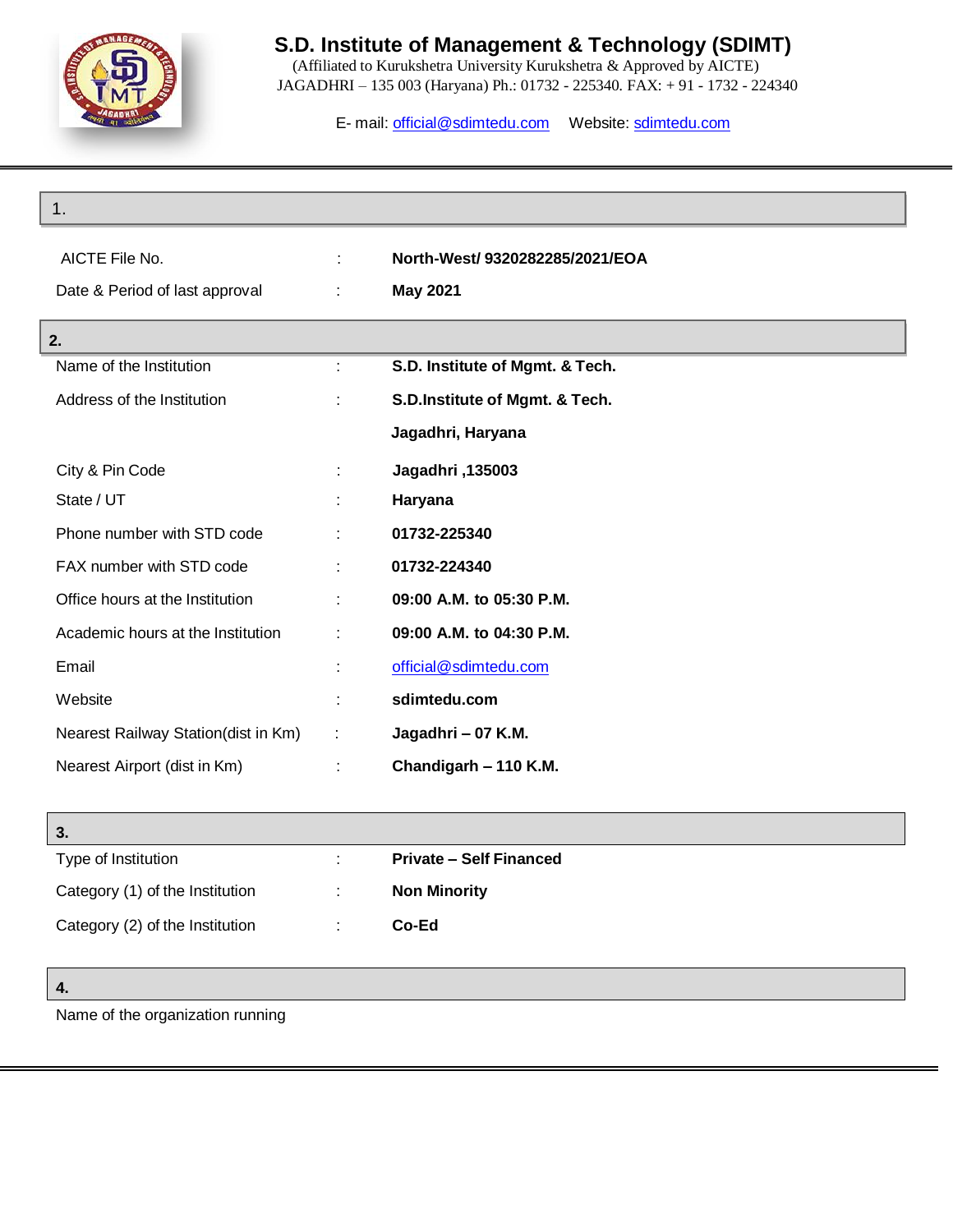

 (Affiliated to Kurukshetra University Kurukshetra & Approved by AICTE) JAGADHRI – 135 003 (Haryana) Ph.: 01732 - 225340. FAX: + 91 - 1732 - 224340

E- mail: [official@sdimtedu.com](mailto:official@sdimtedu.com) Website: sdimtedu.com

| The Institution                                |   | S.D. Institute of Mgmt. & Tech.                                                                            |
|------------------------------------------------|---|------------------------------------------------------------------------------------------------------------|
| Type of the organization                       |   | <b>Society</b>                                                                                             |
| Address of the organization<br>Registered with |   | S.D. Institute of Mgmt. & Tech.<br>Registrar of Firms and Societies under XXI of 1860 Registration No. 811 |
| Registration date                              |   | 09/2009                                                                                                    |
| Website of the organization                    |   | --                                                                                                         |
| 5.                                             |   |                                                                                                            |
| Name of the affiliating University             | ÷ | <b>Kurukshetra University</b>                                                                              |
| Address                                        |   | Kurukshetra University Kurukshetra                                                                         |
| Website                                        |   | www.kuk.ac.in                                                                                              |
| Latest affiliation period                      |   | 2020-21                                                                                                    |
| 6.                                             |   |                                                                                                            |
| Name of Principal / Director                   |   | Dr. Shelly Gupta                                                                                           |
| <b>Exact Designation</b>                       |   | <b>Professor &amp; Director</b>                                                                            |
| Phone number with STD code                     |   | 01732-225340                                                                                               |
| FAX number with STD code                       |   | 01732-224340                                                                                               |
| Email                                          |   | drshellygupta@gmail.com                                                                                    |
| <b>Highest Degree</b>                          |   | <b>PHD</b>                                                                                                 |
| Field of specialization                        |   | <b>Marketing</b>                                                                                           |
| 7.                                             |   |                                                                                                            |

Governing Board Members :  $\cdot$  :

| S No | Name of the Member     | <b>Designation</b>       |
|------|------------------------|--------------------------|
|      | Sh. Nand lal Garg      | President                |
| 2.   | Sh. Parveen kumar      | Vice-President           |
| 3.   | Sh. Ved parkash Goel   | <b>General Secretary</b> |
| 4.   | Sh. Anand Saroop Gupta | Manager                  |
| 5.   | Sh.Manoj Kumar Gupta   | <b>Joint Secretry</b>    |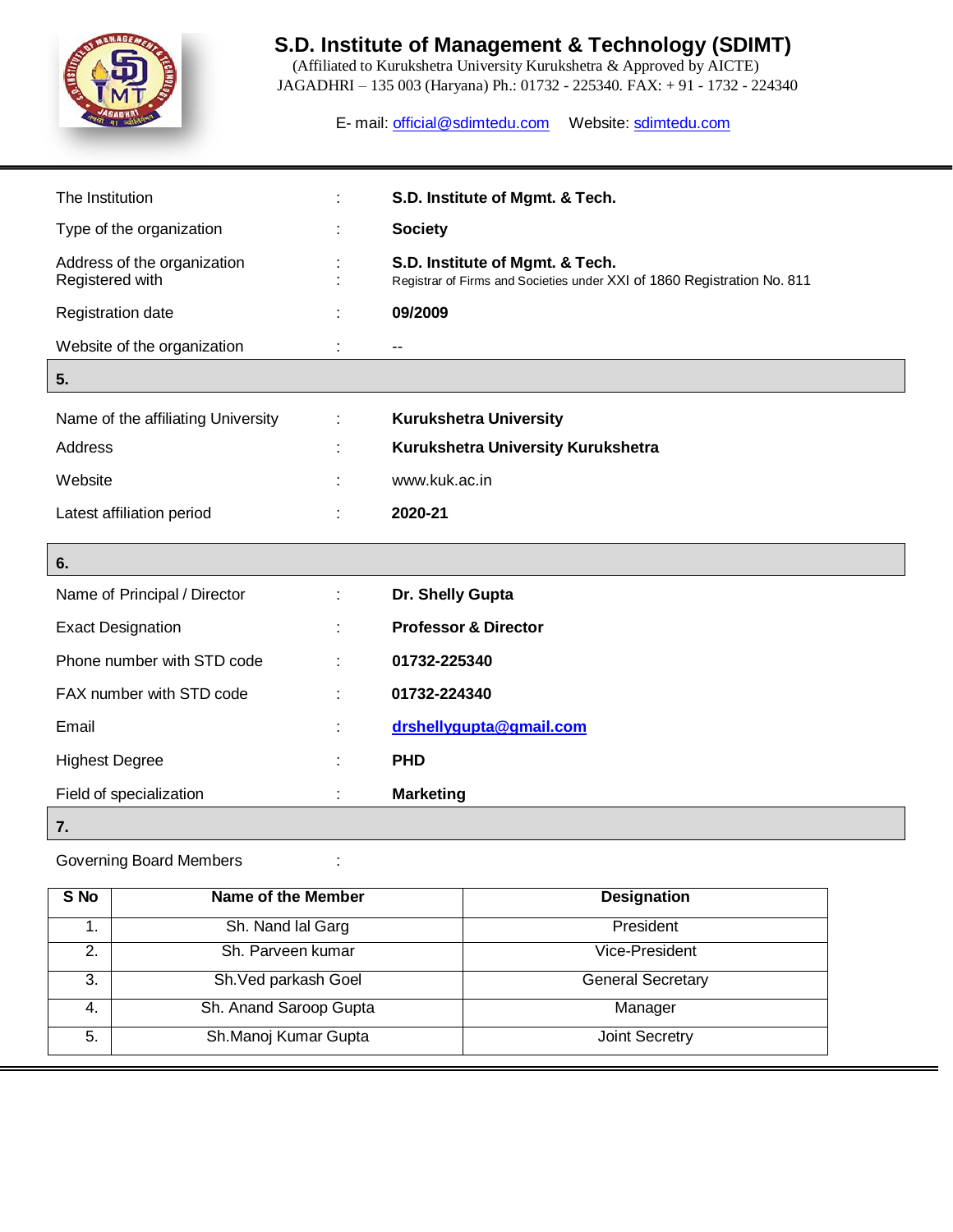

 (Affiliated to Kurukshetra University Kurukshetra & Approved by AICTE) JAGADHRI – 135 003 (Haryana) Ph.: 01732 - 225340. FAX: + 91 - 1732 - 224340

E- mail: [official@sdimtedu.com](mailto:official@sdimtedu.com) Website: sdimtedu.com

| 6.  | Sh.Rajesh Goel            | Joint Manager                    |
|-----|---------------------------|----------------------------------|
| 7.  | Sh. Narender Kumar Mittal | President S.D.<br>Sabha          |
| 8.  | <b>Sh.Abhishek Mittal</b> | General Secretary (S.D. Sabha)   |
| 9.  | Sh. Pardeep Kumar Gupta   | Cashier                          |
| 10. | Sh.Satish Garg            | Principal, S.D. Sen. sec. school |

Frequency of meetings & date of last meeting: **May 24, 2021 (Quarterly)**

**8. Academic Advisory Body :**

| <b>S</b> No               | <b>Name of the Member</b> | <b>Brief Background</b>                                    |
|---------------------------|---------------------------|------------------------------------------------------------|
| $\mathbf{1}$ .            | Dr. D.D. ARORA            | Ex. Dean of college Kurukshetra University, Kurukshetra    |
| $\overline{\mathbf{2}}$ . | Dr.G.S. Batra             | Director, Integrated Course Punjabi University, Patiala    |
| <mark>3.</mark>           | Dr.B.S. Bodla             | Chairman, University School of management, K.U.K.          |
| 4.                        | Dr.Sudesh                 | Prof. Deptt.Of Management K.U.K.                           |
| 5.                        | Prof. M.S.Turan           | Prof.Deptt of Commerce GJU, Hissar                         |
| 6.                        | Dr.S.K.Tripathy           | Deptt.of PMIR Utkal University, Orissa                     |
| 7.                        | Dr.Sushil Sharma          | Prof.Dept.of management, K.U.K.                            |
| 8.                        | Dr. Ramesh Dalal          | Dept. of management K.U.K.                                 |
| 9.                        | <b>Dr.Anil Mittal</b>     | Dept. of management K.U.K.                                 |
| 10.                       | Dr.Neera Verma            | Chairman, deptt. Of ECO. K.U.K.                            |
| <u> 11.</u>               | Prof. Ravinder<br>Vinayak | Deptt. Of commerce MD University, Rohtak                   |
| <u> 12.</u>               | Dr. Sultan Singh          | Prof. Department of Business Administration CDLU, Sirsa    |
| 13.                       | Sh.Satish Garg            | Education Member Principal, S.D.Sr.Sec School              |
| 14.                       | Dr.Shelly Gupta           | Director, SDIMT                                            |
| 15.                       | Mrs.Usha Sharma           | Educationist Member principal, S.D.Public School, Jagadhri |
| 16.                       | Dr.Parveen Deewan         | Principal, S.D.Model School, Jagadhri                      |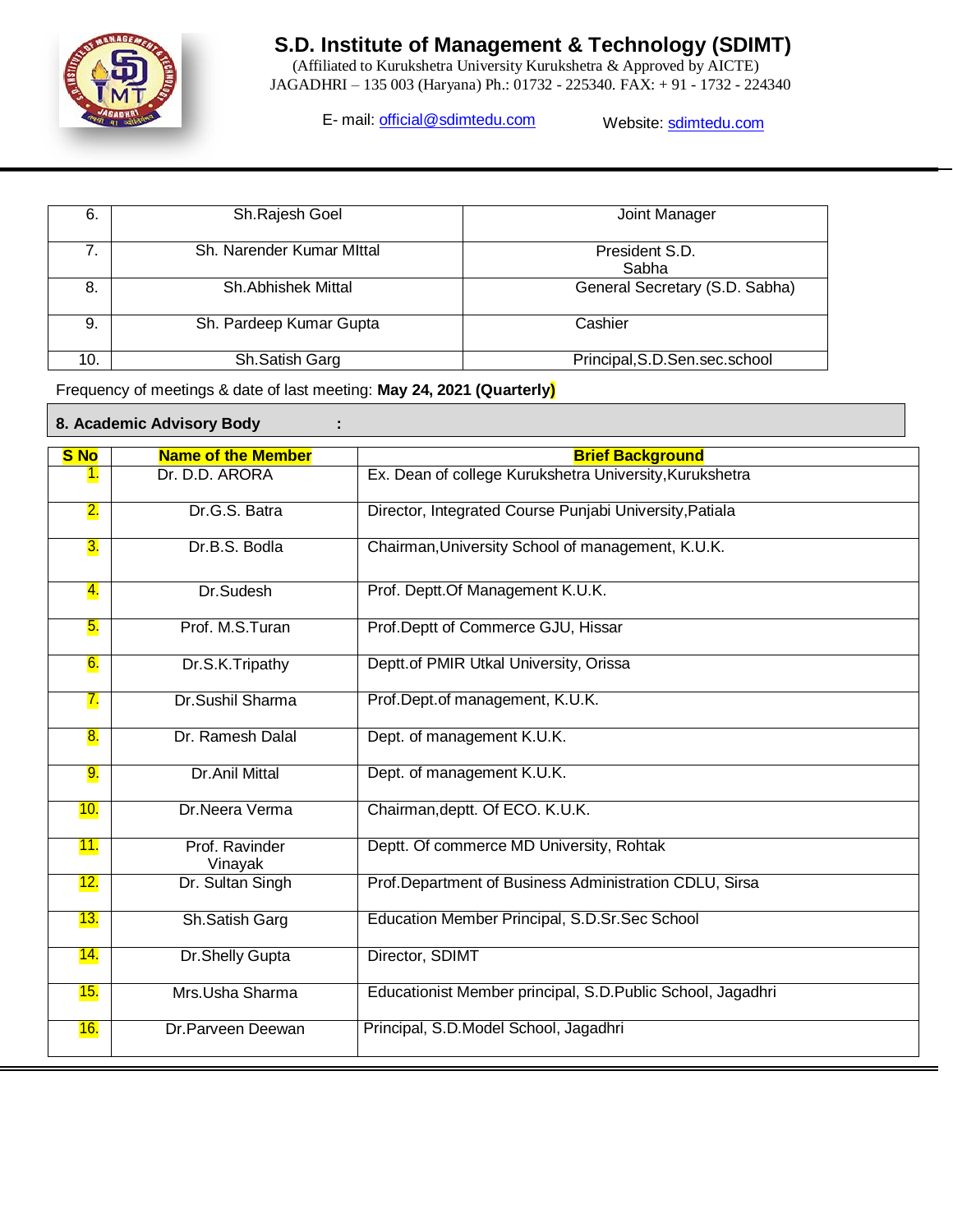

 (Affiliated to Kurukshetra University Kurukshetra & Approved by AICTE) JAGADHRI – 135 003 (Haryana) Ph.: 01732 - 225340. FAX: + 91 - 1732 - 224340

E- mail: [official@sdimtedu.com](mailto:official@sdimtedu.com) Website: sdimtedu.com

|     | Dr.Shilpa Jain | H.O.D., SDIMT, Jagadhri                                   |
|-----|----------------|-----------------------------------------------------------|
| 18. | Mr.Ravi Zedka  | Corporate Manager, Executive Director ISGEC, Yamuna nagar |

Frequency of meetings & date of last meeting : **Once in two months**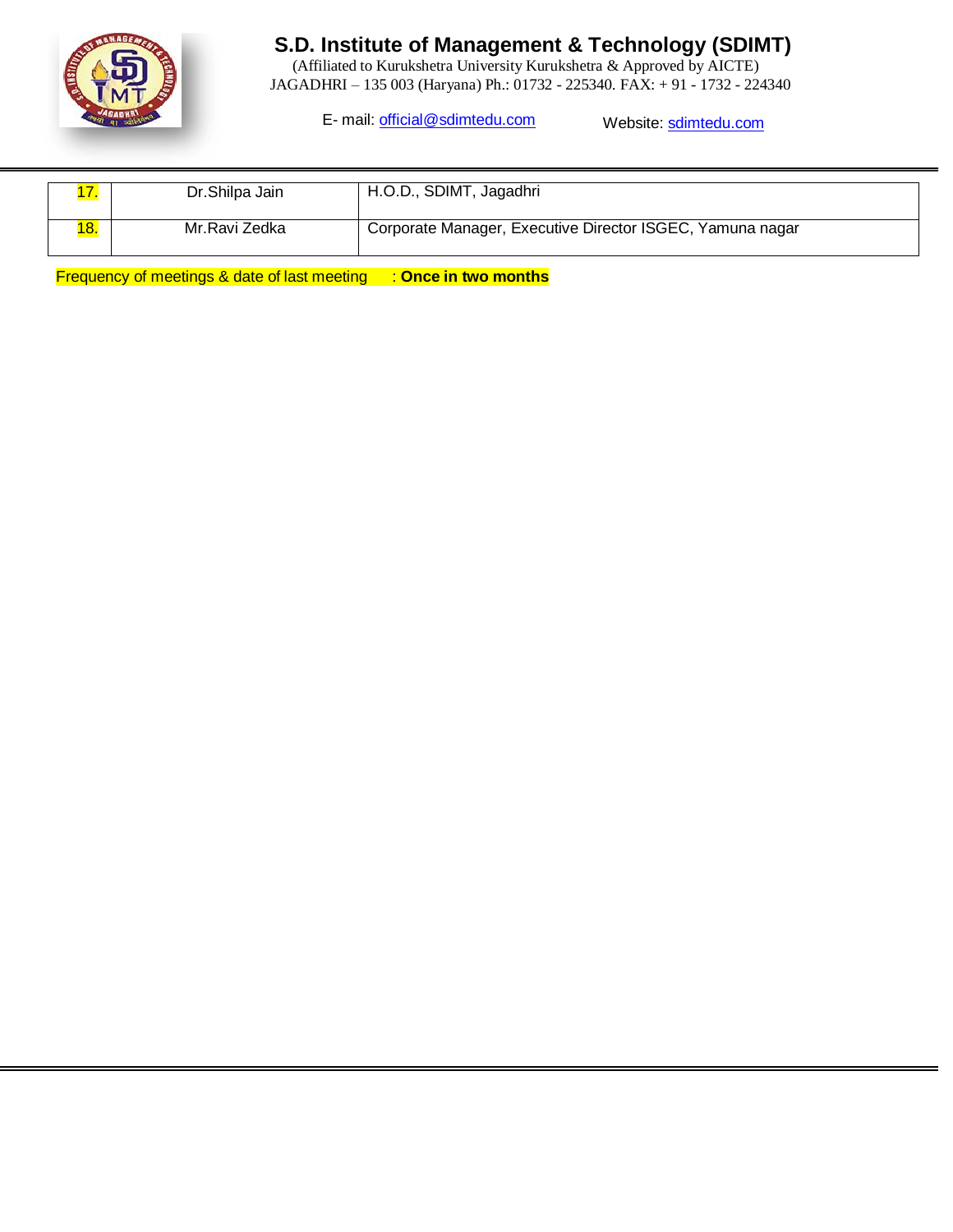

 (Affiliated to Kurukshetra University Kurukshetra & Approved by AICTE) JAGADHRI – 135 003 (Haryana) Ph.: 01732 - 225340. FAX: + 91 - 1732 - 224340

email: [official@sdimtedu.com](mailto:official@sdimtedu.com) Website: sdimtedu.com

### **9. Organisational Chart**

Student feedback mechanism on Institutional Governance /faculty performance: **Yes**



Student feedback mechanism on Institutional Governance /faculty performance: **Yes**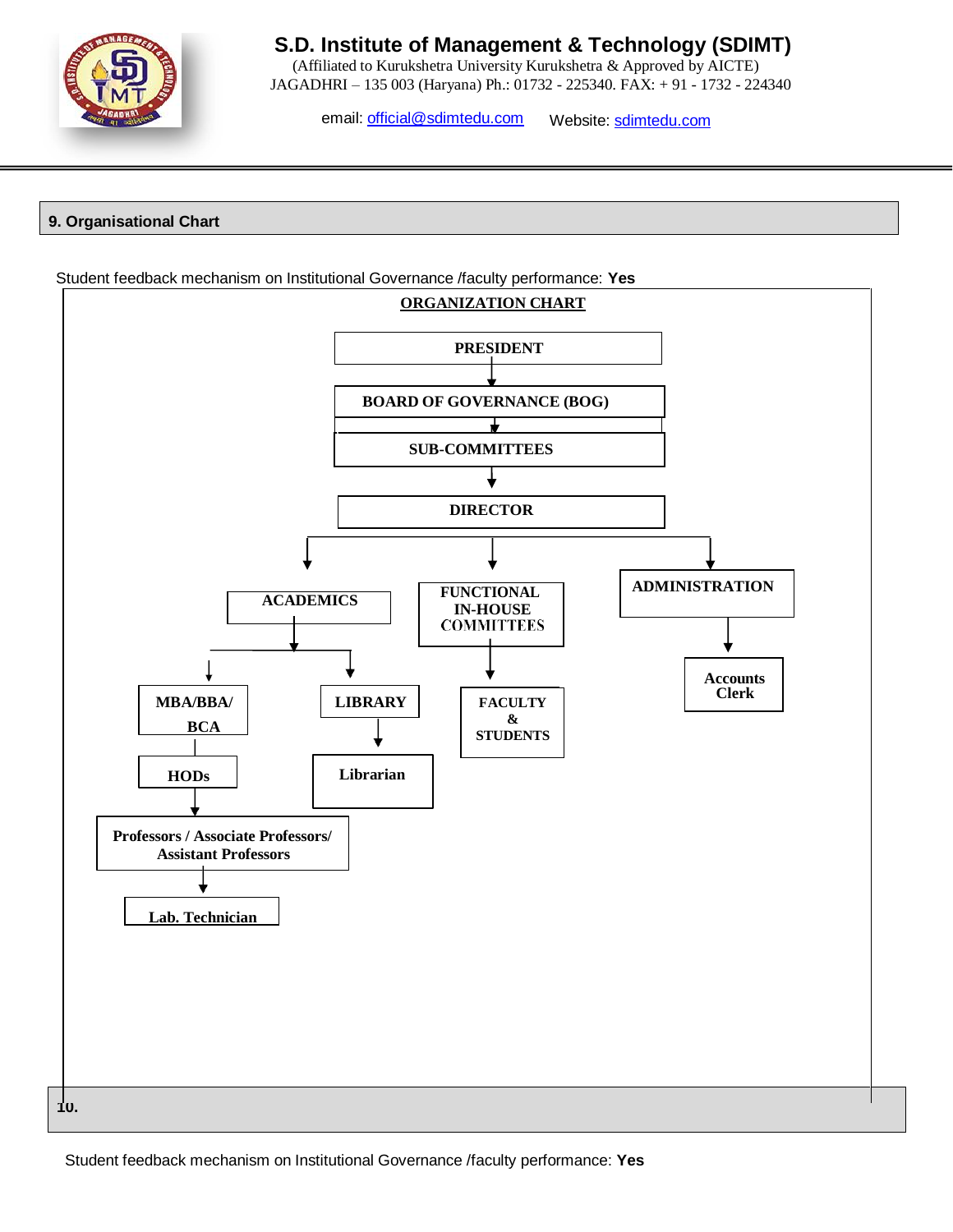

 (Affiliated to Kurukshetra University Kurukshetra & Approved by AICTE) JAGADHRI – 135 003 (Haryana) Ph.: 01732 - 225340. FAX: + 91 - 1732 - 224340

email: [official@sdimtedu.com](mailto:official@sdimtedu.com) Website: sdimtedu.com

### **Students filled the feedback form at the end of each semester regarding faculty performance**

#### **11.**

Grievance redressal mechanism for faculty, staff and students

### **Separate committees for Anti Ragging , Internal Complaints committee and Grievance Redressal.**

12.

| Name of Department                           |                | <b>MBA/BBA/BCA</b>                       |                                                 |  |
|----------------------------------------------|----------------|------------------------------------------|-------------------------------------------------|--|
| Course                                       |                | <b>MBA/BBA/BCA</b>                       |                                                 |  |
| Level                                        |                | Post Graduate / Under Graduate           |                                                 |  |
| 1 <sup>st</sup> Year of Approval by the      |                | 2008                                     |                                                 |  |
| Council                                      |                |                                          |                                                 |  |
|                                              | <b>MBA</b>     | <b>BBA</b>                               | <b>BCA</b>                                      |  |
| <b>Year wise Sanctioned</b>                  | (2021)         | (2021)                                   | (2021)                                          |  |
| Intake                                       | 60             | 90                                       | 60                                              |  |
| Year wise Actual                             | 60             | 34                                       | 36                                              |  |
| Admissions<br>Cut off Rank - General         |                |                                          |                                                 |  |
| Quota                                        |                |                                          |                                                 |  |
| % Students passed with                       |                |                                          |                                                 |  |
| <b>Distinction</b>                           | 9.30%          | 7.20%                                    | 6.20%                                           |  |
| % Students passed with first                 | 90.69%         | 91.42%                                   | 91.40%                                          |  |
| class                                        |                |                                          |                                                 |  |
| <b>Students Placed</b>                       | 90%            | 94.4 %                                   | 95.2%                                           |  |
| Average Pay Package Rs./<br>Year             | <b>2.4 LPA</b> | <b>3.5 LPA</b>                           | <b>3.0 LPA</b>                                  |  |
| Students opted for Higher<br><b>Studies</b>  |                |                                          |                                                 |  |
| <b>Accreditation Status of the</b><br>course |                | <b>Not Accredited</b>                    |                                                 |  |
| <b>Doctoral Courses</b>                      |                | No                                       |                                                 |  |
| Foreign Collaborations, if                   |                | <b>No</b>                                |                                                 |  |
| any                                          |                |                                          |                                                 |  |
|                                              |                | <b>Personality Development Programs,</b> |                                                 |  |
| <b>Professional Activities</b>               |                | Use of statistical software like SPSS,   | <b>Communication Skills, Tally, Capitaline,</b> |  |
|                                              |                | Eviews, DEA, Add-On Courses, Remedial    |                                                 |  |
|                                              |                | <b>Classes, Live Projects and allied</b> |                                                 |  |
| <b>Consultancy Activities</b>                |                | Yes                                      |                                                 |  |
| Grants fetched                               |                | <b>Self Finance</b>                      |                                                 |  |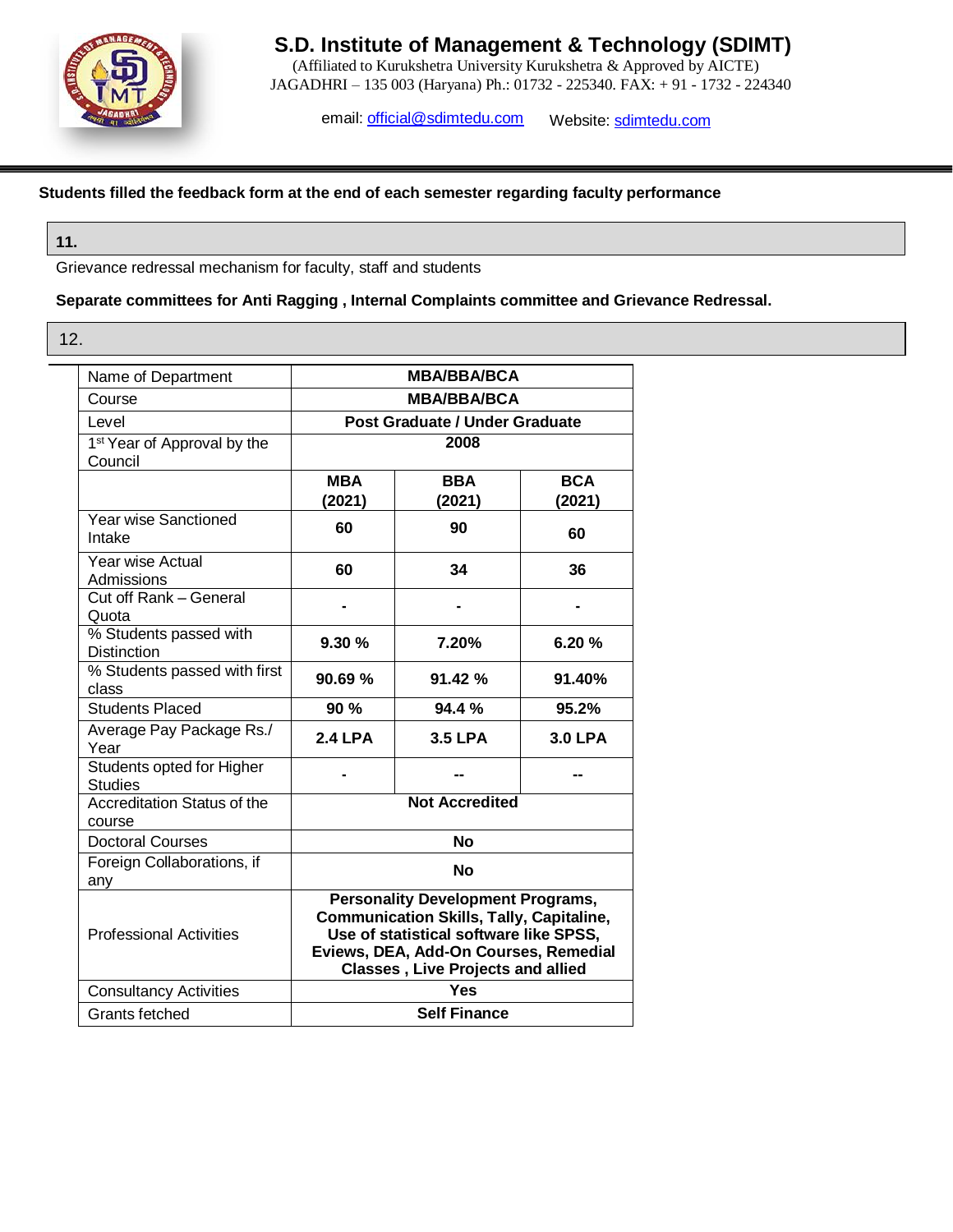

 (Affiliated to Kurukshetra University Kurukshetra & Approved by AICTE) JAGADHRI – 135 003 (Haryana) Ph.: 01732 - 225340. FAX: + 91 - 1732 - 224340

email: [official@sdimtedu.com](mailto:official@sdimtedu.com) Website: sdimtedu.com

| 13.                                   |    |                                                                        |
|---------------------------------------|----|------------------------------------------------------------------------|
| <b>Indoor Sports facilities</b>       |    | <b>YES</b>                                                             |
| <b>Outdoor Sports facilities</b>      |    | <b>NO</b>                                                              |
| Gymnasium facilities                  |    | <b>NO</b>                                                              |
| Facilities for disabled               |    | <b>Yes</b>                                                             |
| Any other facilities                  |    | AquaGuard for Potable Water, Shoe Shiner, Book Bank Facilities, Study  |
|                                       |    | Loan, Laptops for Faculty members.                                     |
| 14.                                   |    |                                                                        |
| <b>Boys Hostel</b>                    | ÷  | <b>NO</b>                                                              |
| <b>Girls Hostel</b>                   |    | <b>NO</b>                                                              |
| 15.                                   |    |                                                                        |
| <b>Academic Sessions</b>              | t  | January to June and July to December                                   |
| Examination system, Year / Sem        |    | <b>Semester System</b>                                                 |
| Period of declaration of results      | ÷  | <b>As Per University Norms</b>                                         |
| 16.                                   |    |                                                                        |
| Counseling / Mentoring                | ÷  | <b>YES</b>                                                             |
| <b>Career Counseling</b>              |    | <b>YES</b>                                                             |
| <b>Medical facilities</b>             |    | <b>YES</b>                                                             |
| 17.                                   |    |                                                                        |
| <b>Students Activity Body</b>         |    | Placement Committee, Training Committee, Industrial Tours etc.         |
| <b>Cultural Activities</b>            |    | <b>YES (Talent Show)</b>                                               |
| <b>Sports Activities</b>              | t. | <b>YES (Sports Mela)</b>                                               |
| <b>Literary Activities</b>            | ÷  | FDPs, Seminars, Workshops, EDPs, Dissertation Reports, Project Reports |
|                                       |    | and Summer Training Reports, Declamations, Open MIC, Poetical,         |
|                                       |    | Symposiums                                                             |
| Magazine/Newsletter                   | ÷  | No                                                                     |
| <b>Technical activities/Tech Fest</b> |    | <b>Technical Quiz, Technical Sessions</b>                              |
| <b>Industrial Visits</b>              |    | <b>YES</b>                                                             |
| Alumni activities                     |    | <b>YES</b>                                                             |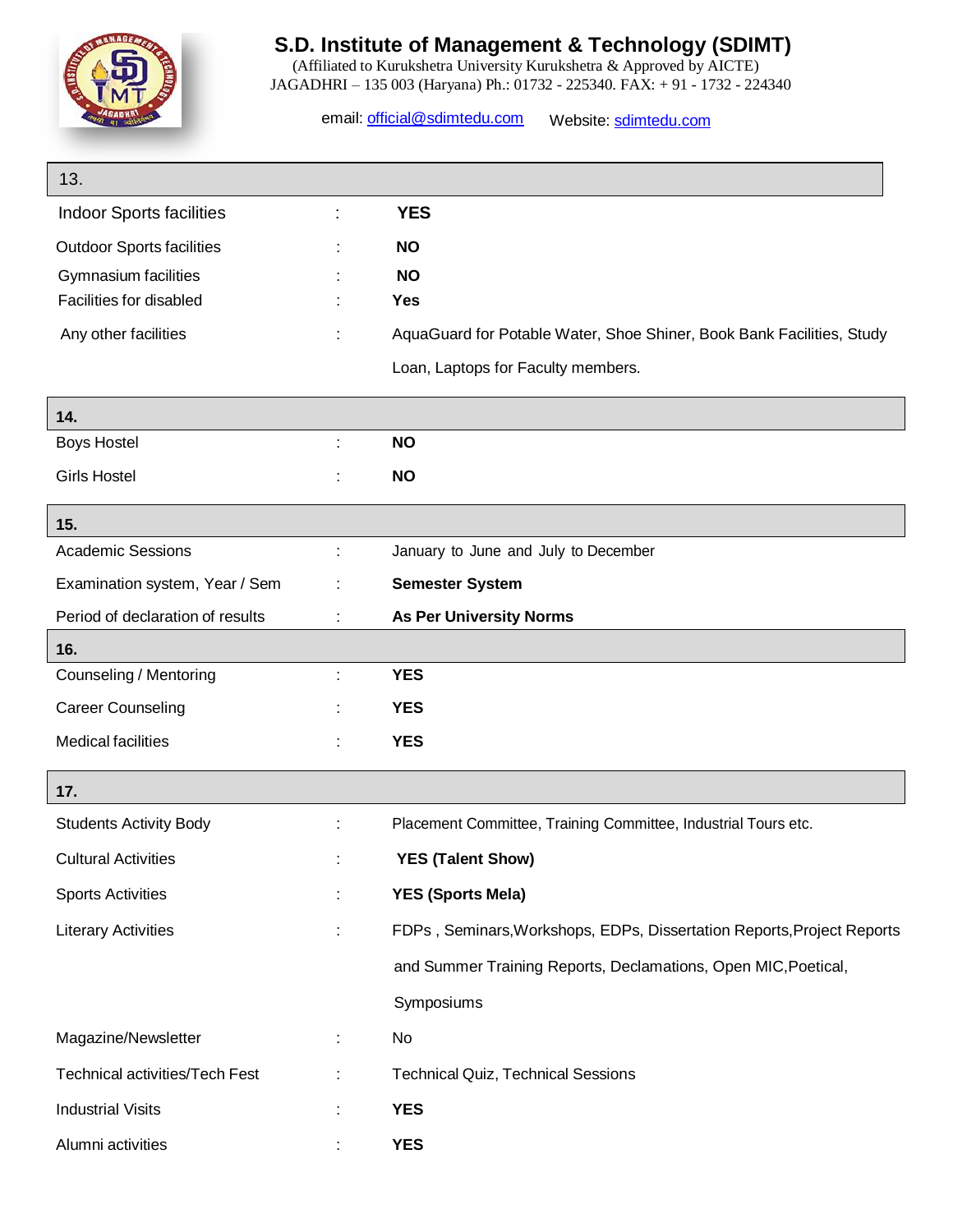

 (Affiliated to Kurukshetra University Kurukshetra & Approved by AICTE) JAGADHRI – 135 003 (Haryana) Ph.: 01732 - 225340. FAX: + 91 - 1732 - 224340

email: [official@sdimtedu.com](mailto:official@sdimtedu.com) Website: sdimtedu.com

| 18.                                      |   |                         |
|------------------------------------------|---|-------------------------|
| Name of the information Officer for RTI: |   | Dr. Shelly Gupta        |
| Designation                              |   | <b>Director</b>         |
| Phone Number with STD Code               | ÷ | 01732-225340            |
| Fax Number with STD Code                 |   | 01732-224340            |
| E-mail                                   |   | drshellygupta@gmail.com |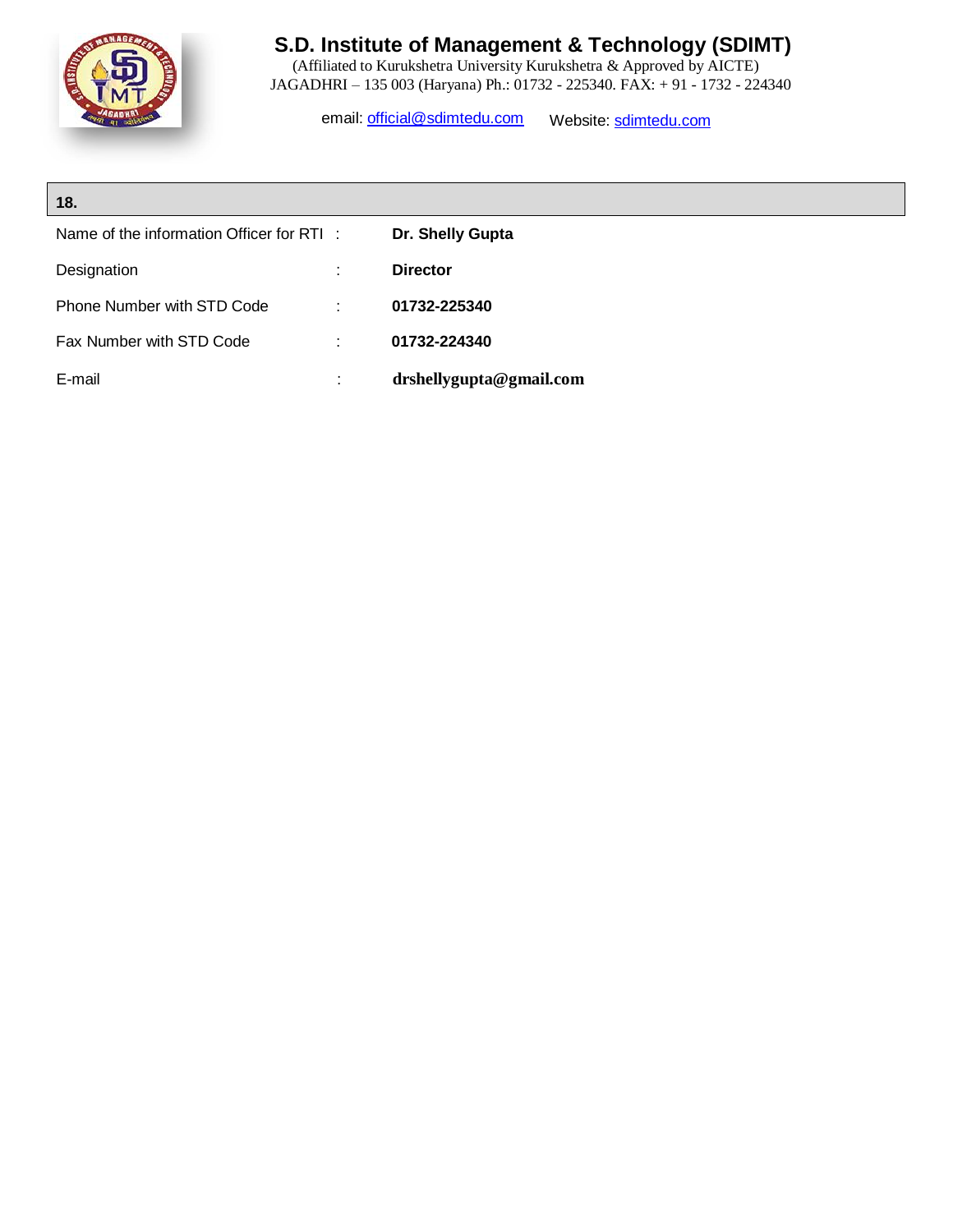

 (Affiliated to Kurukshetra University Kurukshetra & Approved by AICTE) JAGADHRI – 135 003 (Haryana) Ph.: 01732 - 225340. FAX: + 91 - 1732 - 224340

email: [official@sdimtedu.com](mailto:official@sdimtedu.com) Website: sdimtedu.com

19.

### **Infrastructural information :**